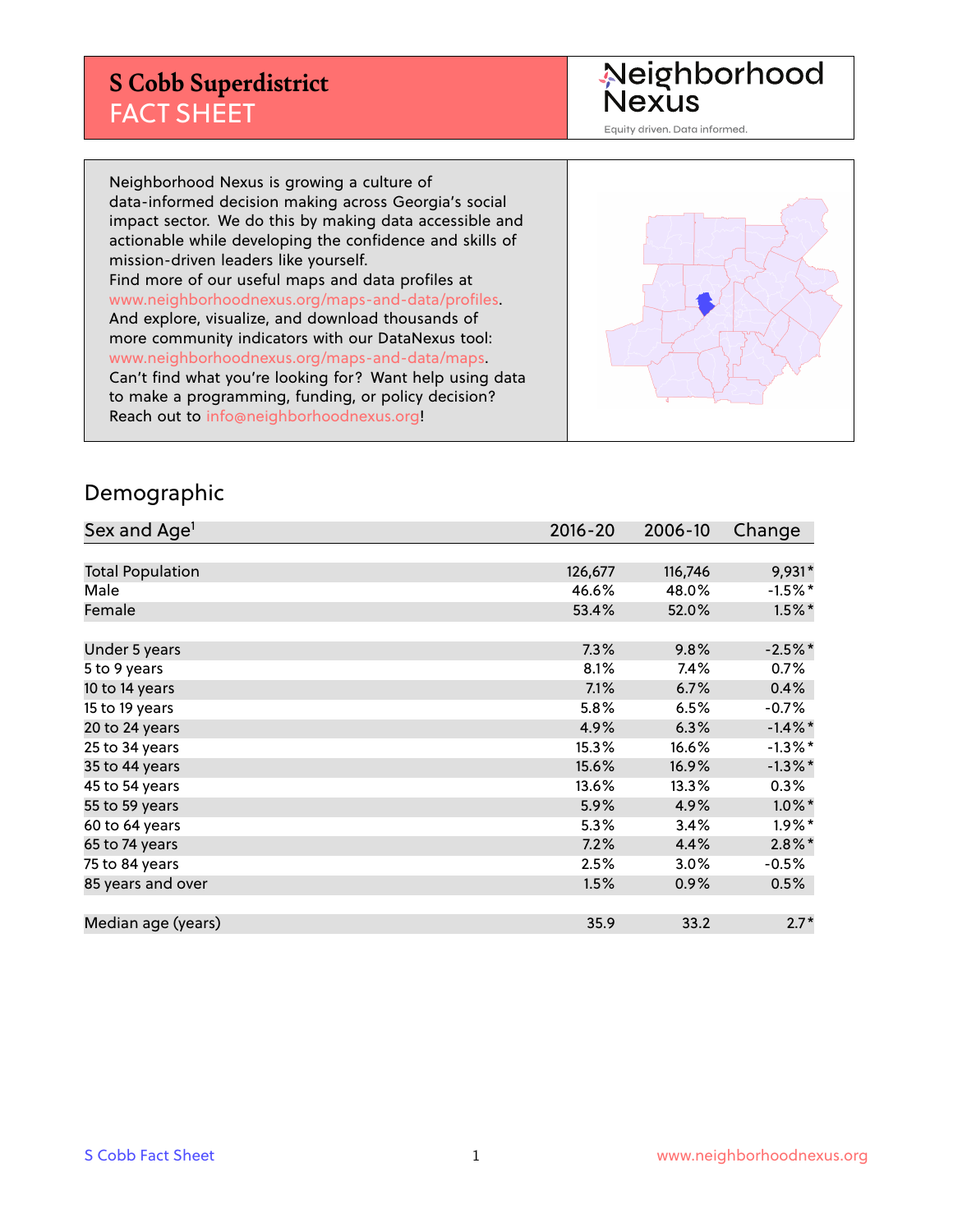# Demographic, continued...

| Race <sup>2</sup>                                            | $2016 - 20$ | 2006-10          | Change      |
|--------------------------------------------------------------|-------------|------------------|-------------|
| <b>Total population</b>                                      | 126,677     | 116,746          | 9,931*      |
| One race                                                     | 95.0%       | 98.8%            | $-3.8\%$ *  |
| White                                                        | 38.7%       | 40.7%            | $-2.1\%$ *  |
| <b>Black or African American</b>                             | 44.4%       | 41.7%            | $2.7\%$ *   |
| American Indian and Alaska Native                            | 0.2%        | 0.1%             | 0.1%        |
| Asian                                                        | 3.8%        | 2.9%             | $0.9\%$ *   |
| Native Hawaiian and Other Pacific Islander                   | 0.0%        | 0.0%             | $-0.0%$     |
| Some other race                                              | 8.0%        | 13.4%            | $-5.4\%$ *  |
| Two or more races                                            | 5.0%        | 1.2%             | $3.8\%$ *   |
| Race alone or in combination with other race(s) <sup>3</sup> | $2016 - 20$ | 2006-10          | Change      |
|                                                              | 126,677     |                  | 9,931*      |
| <b>Total population</b><br>White                             | 42.7%       | 116,746<br>41.4% | 1.2%        |
| <b>Black or African American</b>                             | 47.2%       | 42.4%            | 4.8%*       |
| American Indian and Alaska Native                            | 0.9%        | 0.4%             | $0.5%$ *    |
| Asian                                                        | 4.6%        | 3.0%             | $1.6\%$ *   |
| Native Hawaiian and Other Pacific Islander                   | 0.1%        | 0.0%             | 0.1%        |
|                                                              | 10.0%       |                  | $-3.9\%$ *  |
| Some other race                                              |             | 13.9%            |             |
| Hispanic or Latino and Race <sup>4</sup>                     | $2016 - 20$ | 2006-10          | Change      |
| Total population                                             | 126,677     | 116,746          | 9,931*      |
| Hispanic or Latino (of any race)                             | 20.4%       | 19.4%            | 1.0%        |
| Not Hispanic or Latino                                       | 79.6%       | 80.6%            | $-1.0\%$ *  |
| White alone                                                  | 29.8%       | 35.2%            | $-5.4\%$ *  |
| Black or African American alone                              | 43.2%       | 41.3%            | 2.0%        |
| American Indian and Alaska Native alone                      | 0.1%        | 0.0%             | 0.0%        |
| Asian alone                                                  | 3.4%        | 2.8%             | 0.6%        |
| Native Hawaiian and Other Pacific Islander alone             | 0.0%        | 0.0%             | 0.0%        |
| Some other race alone                                        | 0.1%        | 0.4%             | $-0.3%$     |
| Two or more races                                            | 2.9%        | 0.9%             | $2.0\%$ *   |
|                                                              |             |                  |             |
| U.S. Citizenship Status <sup>5</sup>                         | $2016 - 20$ | 2006-10          | Change      |
| Foreign-born population                                      | 21,863      | 21,090           | 773         |
| Naturalized U.S. citizen                                     | 44.0%       | 24.9%            | 19.1%*      |
| Not a U.S. citizen                                           | 56.0%       | 75.1%            | $-19.1\%$ * |
| Citizen, Voting Age Population <sup>6</sup>                  | 2016-20     | 2006-10          | Change      |
|                                                              |             |                  |             |
| Citizen, 18 and over population                              | 82,381      | 70,571           | 11,810*     |
| Male                                                         | 44.3%       | 44.9%            | $-0.6%$     |
| Female                                                       | 55.7%       | 55.1%            | 0.6%        |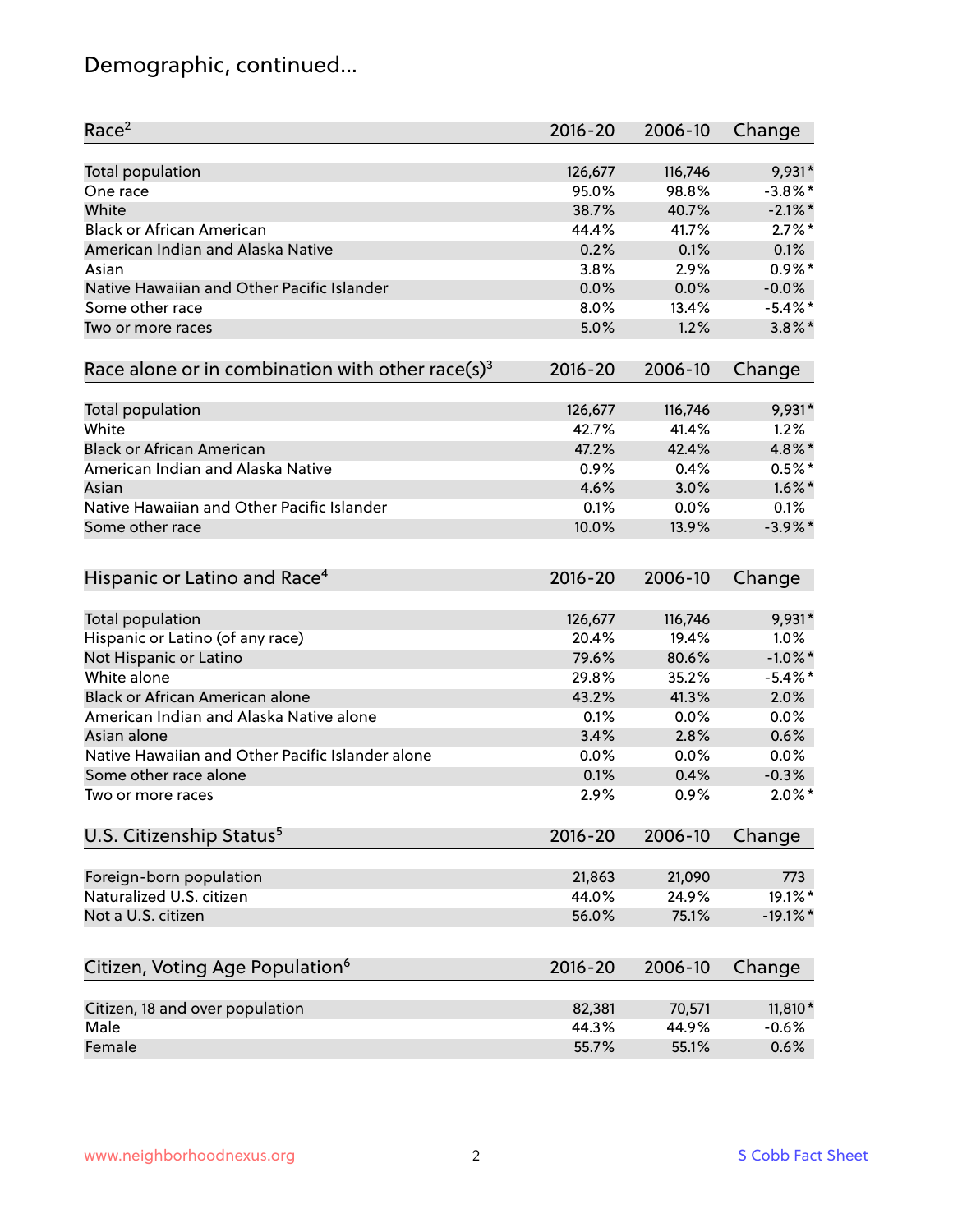#### Economic

| Income <sup>7</sup>                                 | $2016 - 20$ | 2006-10 | Change     |
|-----------------------------------------------------|-------------|---------|------------|
|                                                     |             |         |            |
| All households                                      | 46,532      | 42,919  | $3,613*$   |
| Less than \$10,000                                  | 5.5%        | 5.5%    | $-0.0%$    |
| \$10,000 to \$14,999                                | 2.4%        | 4.0%    | $-1.7\%$ * |
| \$15,000 to \$24,999                                | 6.9%        | 11.0%   | $-4.2%$ *  |
| \$25,000 to \$34,999                                | 8.9%        | 11.3%   | $-2.4\%$ * |
| \$35,000 to \$49,999                                | 13.8%       | 14.8%   | $-1.0%$    |
| \$50,000 to \$74,999                                | 18.1%       | 19.6%   | $-1.5%$    |
| \$75,000 to \$99,999                                | 12.8%       | 12.8%   | $0.0\%$    |
| \$100,000 to \$149,999                              | 16.9%       | 13.0%   | 3.9%*      |
| \$150,000 to \$199,999                              | 7.7%        | 4.5%    | $3.2\%$ *  |
| \$200,000 or more                                   | 7.1%        | 3.4%    | $3.7\%$ *  |
| Median household income (dollars)                   | 67,828      | 53,342  | 14,485*    |
| Mean household income (dollars)                     | 87,722      | 69,625  | 18,098*    |
| With earnings                                       | 85.6%       | 86.6%   | $-1.0%$    |
| Mean earnings (dollars)                             | 85,717      | 69,885  | 15,833*    |
| <b>With Social Security</b>                         | 22.2%       | 18.4%   | $3.9\%$ *  |
| Mean Social Security income (dollars)               | 21,580      | 14,997  | $6,583*$   |
| With retirement income                              | 18.1%       | 14.3%   | $3.8\%$ *  |
| Mean retirement income (dollars)                    | 26,819      | 19,432  | 7,388*     |
| With Supplemental Security Income                   | 4.1%        | 2.9%    | $1.1\%$ *  |
| Mean Supplemental Security Income (dollars)         | 6,635       | 8,603   | $-1,968*$  |
| With cash public assistance income                  | 1.1%        | $1.5\%$ | $-0.4%$    |
| Mean cash public assistance income (dollars)        | 660         | 4,067   | $-3,408*$  |
| With Food Stamp/SNAP benefits in the past 12 months | 10.6%       | 8.3%    | $2.3\%$ *  |
|                                                     |             |         |            |
| Families                                            | 32,033      | 28,659  | $3,374*$   |
| Less than \$10,000                                  | 3.2%        | 4.3%    | $-1.1%$    |
| \$10,000 to \$14,999                                | 0.9%        | 2.3%    | $-1.4%$    |
| \$15,000 to \$24,999                                | 5.3%        | 9.9%    | $-4.7\%$ * |
| \$25,000 to \$34,999                                | 7.7%        | 9.8%    | $-2.1\%$ * |
| \$35,000 to \$49,999                                | 13.4%       | 15.5%   | $-2.2%$    |
| \$50,000 to \$74,999                                | 17.8%       | 18.7%   | $-0.9%$    |
| \$75,000 to \$99,999                                | 13.9%       | 13.9%   | $-0.0%$    |
| \$100,000 to \$149,999                              | 20.0%       | 15.1%   | $5.0\%$ *  |
| \$150,000 to \$199,999                              | 8.8%        | 6.0%    | $2.8\%$ *  |
| \$200,000 or more                                   | 9.1%        | 4.5%    | 4.6%*      |
| Median family income (dollars)                      | 78,240      | 58,905  | 19,335*    |
| Mean family income (dollars)                        | 97,951      | 77,995  | 19,956*    |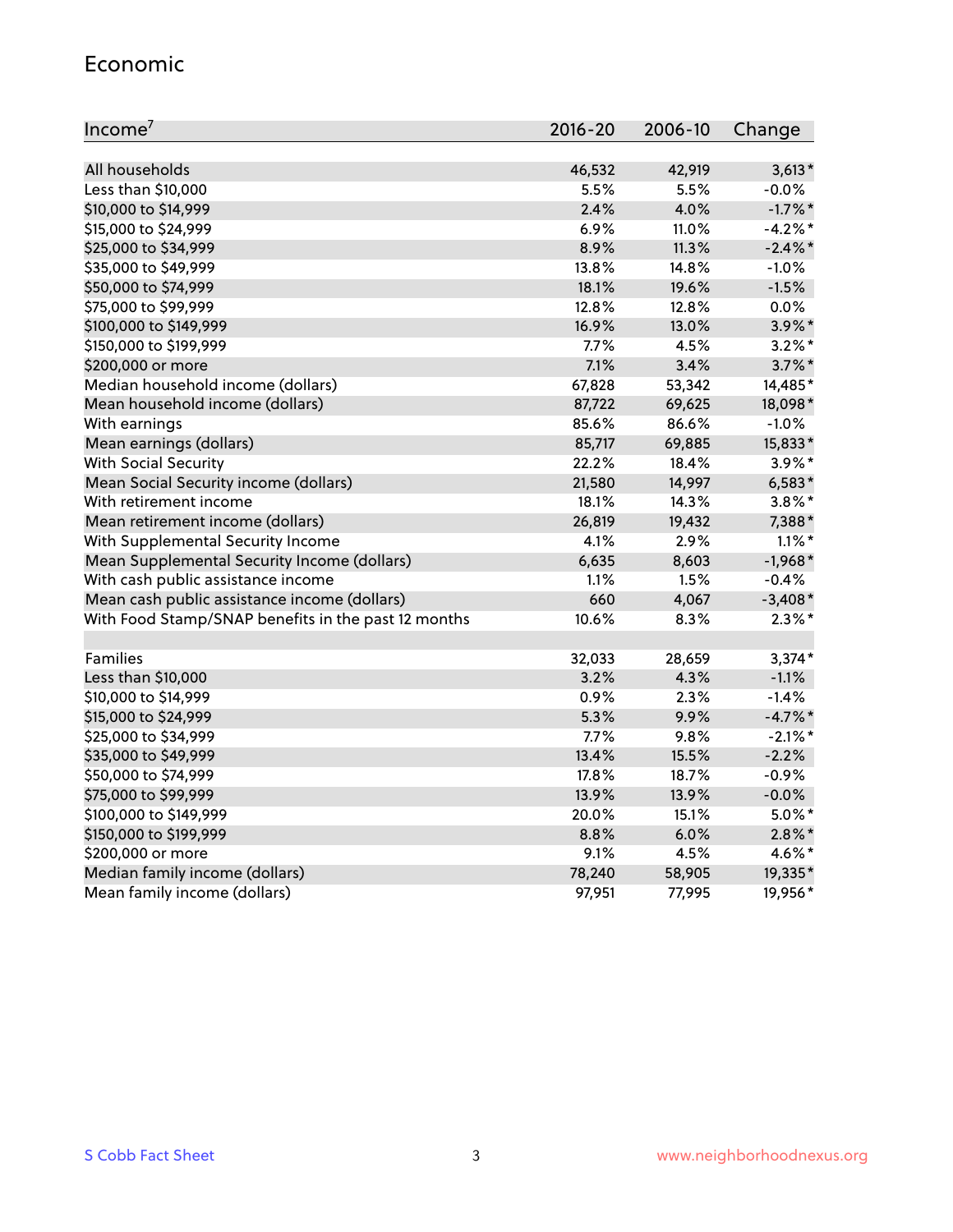#### Economic, continued...

| Income, continued <sup>8</sup>                                        | $2016 - 20$ | 2006-10 | Change      |
|-----------------------------------------------------------------------|-------------|---------|-------------|
|                                                                       |             |         |             |
| Nonfamily households                                                  | 14,499      | 14,260  | 239         |
| Median nonfamily income (dollars)                                     | 44,505      | 38,260  | $6,245*$    |
| Mean nonfamily income (dollars)                                       | 60,851      | 49,508  | $11,343*$   |
| Median earnings for workers (dollars)                                 | 37,688      | 31,065  | $6,624*$    |
| Median earnings for male full-time, year-round workers                | 48,400      | 43,484  | 4,916*      |
| (dollars)                                                             |             |         |             |
| Median earnings for female full-time, year-round workers<br>(dollars) | 47,137      | 39,136  | 8,002*      |
| Per capita income (dollars)                                           | 33,075      | 26,198  | $6,877*$    |
|                                                                       |             |         |             |
| Families and People Below Poverty Level <sup>9</sup>                  | 2016-20     | 2006-10 | Change      |
|                                                                       |             |         |             |
| <b>All families</b>                                                   | 7.5%        | 11.1%   | $-3.5%$ *   |
| With related children under 18 years                                  | 12.4%       | 17.3%   | $-4.9%$     |
| With related children under 5 years only                              | 5.4%        | 11.4%   | $-6.1%$     |
| Married couple families                                               | 3.5%        | 5.0%    | $-1.6%$     |
| With related children under 18 years                                  | 5.9%        | 8.5%    | $-2.6%$     |
| With related children under 5 years only                              | 1.4%        | 2.6%    | $-1.2%$     |
| Families with female householder, no husband present                  | 17.2%       | 26.3%   | $-9.0\%$ *  |
| With related children under 18 years                                  | 23.5%       | 32.4%   | $-8.9\%$ *  |
| With related children under 5 years only                              | 13.9%       | 42.9%   | $-29.0%$    |
| All people                                                            | 11.2%       | 15.5%   | $-4.3\%$ *  |
| Under 18 years                                                        | 16.9%       | 24.7%   | $-7.7%$ *   |
| Related children under 18 years                                       | 16.6%       | 24.3%   | $-7.7\%$ *  |
| Related children under 5 years                                        | 13.7%       | 25.5%   | $-11.8\%$ * |
| Related children 5 to 17 years                                        | 17.7%       | 23.6%   | $-5.9\%$    |
| 18 years and over                                                     | 9.2%        | 11.9%   | $-2.8\%$ *  |
| 18 to 64 years                                                        | 9.5%        | 12.5%   | $-3.0\%$ *  |
| 65 years and over                                                     | 7.3%        | 7.5%    | $-0.1%$     |
| People in families                                                    | 8.9%        | 14.4%   | $-5.5%$ *   |
| Unrelated individuals 15 years and over                               | 22.5%       | 20.4%   | 2.1%        |
|                                                                       |             |         |             |
| Non-Hispanic white people                                             | 7.3%        | 7.2%    | 0.1%        |
| Black or African-American people                                      | 10.5%       | 16.8%   | $-6.3\%$ *  |
| Asian people                                                          | 7.9%        | 7.1%    | 0.8%        |
| Hispanic or Latino people                                             | 19.8%       | 28.2%   | $-8.4%$     |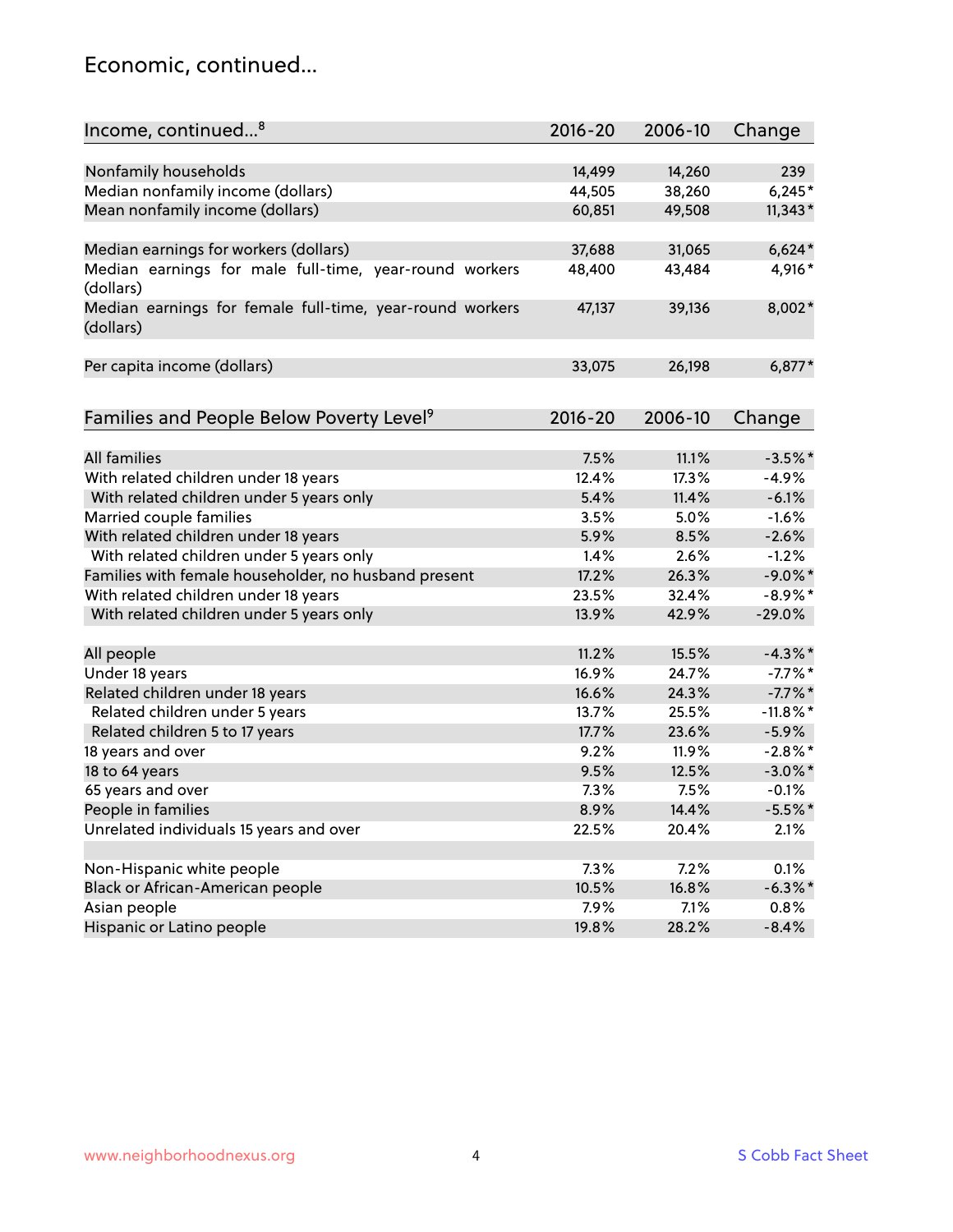## Employment

| Employment Status <sup>10</sup>                                                               | $2016 - 20$     | 2006-10 | Change     |
|-----------------------------------------------------------------------------------------------|-----------------|---------|------------|
|                                                                                               |                 |         |            |
| Population 16 years and over                                                                  | 96,293          | 87,043  | $9,250*$   |
| In labor force                                                                                | 71.2%           | 71.3%   | $-0.2%$    |
| Civilian labor force                                                                          | 71.0%           | 71.3%   | $-0.3%$    |
| Employed                                                                                      | 67.1%           | 65.3%   | 1.8%       |
| Unemployed                                                                                    | 3.9%            | 6.0%    | $-2.1%$    |
| <b>Armed Forces</b>                                                                           | 0.2%            | 0.1%    | 0.1%       |
| Not in labor force                                                                            | 28.8%           | 28.7%   | 0.2%       |
| Civilian labor force                                                                          | 68,354          | 62,037  | $6,317*$   |
| <b>Unemployment Rate</b>                                                                      | 5.5%            | 8.4%    | $-2.9%$    |
|                                                                                               |                 |         |            |
| Females 16 years and over                                                                     | 52,380          | 46,456  | $5,924*$   |
| In labor force                                                                                | 65.4%           | 63.6%   | $1.8\%$    |
| Civilian labor force                                                                          | 65.3%           | 63.6%   | 1.7%       |
| Employed                                                                                      | 61.1%           | 57.8%   | 3.2%       |
|                                                                                               |                 | 12,602  |            |
| Own children of the householder under 6 years                                                 | 10,357<br>72.8% | 60.3%   | $-2,245*$  |
| All parents in family in labor force                                                          |                 |         | 12.5%*     |
| Own children of the householder 6 to 17 years                                                 | 20,982          | 17,846  | $3,136*$   |
| All parents in family in labor force                                                          | 77.0%           | 70.2%   | 6.8%       |
|                                                                                               |                 |         |            |
| Industry <sup>11</sup>                                                                        | $2016 - 20$     | 2006-10 | Change     |
|                                                                                               |                 |         |            |
| Civilian employed population 16 years and over                                                | 64,591          | 56,827  | $7,764*$   |
| Agriculture, forestry, fishing and hunting, and mining                                        | 0.1%            | 0.2%    | $-0.0%$    |
| Construction                                                                                  | 9.2%            | 9.8%    | $-0.6%$    |
| Manufacturing                                                                                 | 7.8%            | 8.5%    | $-0.7%$    |
| Wholesale trade                                                                               | 2.8%            | 4.1%    | $-1.3\%$ * |
| Retail trade                                                                                  | 11.8%           | 11.3%   | 0.5%       |
| Transportation and warehousing, and utilities                                                 | 6.4%            | 6.5%    | $-0.2%$    |
| Information                                                                                   | 2.7%            | 3.3%    | $-0.5%$    |
| Finance and insurance, and real estate and rental and leasing                                 | 8.4%            | 7.6%    | 0.8%       |
| Professional, scientific, and management, and administrative<br>and waste management services | 16.1%           | 14.5%   | $1.6\%$ *  |
| Educational services, and health care and social assistance                                   | 17.0%           | 16.5%   | 0.4%       |
| Arts, entertainment, and recreation, and accommodation and                                    | 9.3%            | 8.2%    | 1.0%       |
| food services                                                                                 |                 |         |            |
| Other services, except public administration                                                  | 4.9%            | 4.8%    | 0.0%       |
| Public administration                                                                         | 3.5%            | 4.6%    | $-1.1\%$ * |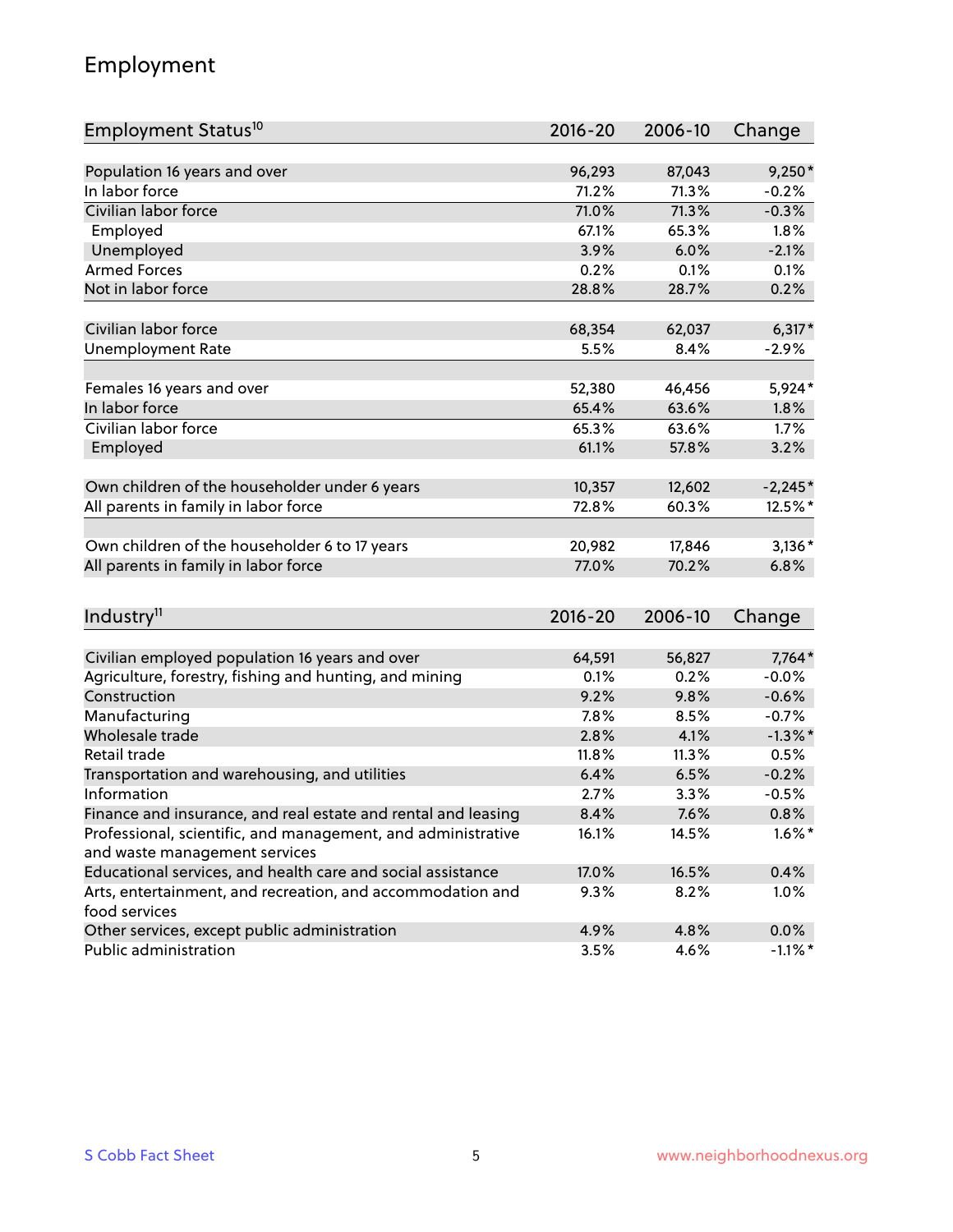# Employment, continued...

| Occupation <sup>12</sup>                                     | $2016 - 20$ | 2006-10 | Change     |
|--------------------------------------------------------------|-------------|---------|------------|
| Civilian employed population 16 years and over               | 64,591      | 56,827  | $7,764*$   |
| Management, business, science, and arts occupations          | 39.7%       | 35.2%   | 4.4%*      |
| Service occupations                                          | 15.0%       | 15.4%   | $-0.3%$    |
| Sales and office occupations                                 | 21.2%       | 25.1%   | $-3.9\%$ * |
| resources,<br>and<br>Natural<br>construction,<br>maintenance | 10.2%       | 11.5%   | $-1.2%$    |
| occupations                                                  |             |         |            |
| Production, transportation, and material moving occupations  | 13.8%       | 12.8%   | 1.1%       |
| Class of Worker <sup>13</sup>                                | $2016 - 20$ | 2006-10 | Change     |
|                                                              |             |         |            |
| Civilian employed population 16 years and over               | 64,591      | 56,827  | $7,764*$   |
| Private wage and salary workers                              | 84.2%       | 81.9%   | 2.2%       |
| Government workers                                           | 9.7%        | 12.5%   | $-2.9%$ *  |
| Self-employed in own not incorporated business workers       | 6.1%        | 5.5%    | 0.6%       |
| <b>Unpaid family workers</b>                                 | 0.1%        | 0.0%    | 0.1%       |
| Job Flows <sup>14</sup>                                      | 2019        | 2010    | Change     |
|                                                              |             |         |            |
| Total Jobs in district                                       | 37,334      | 29,562  | 7,772      |
| Held by residents of district                                | 10.8%       | 10.7%   | 0.1%       |
| Held by non-residents of district                            | 89.2%       | 89.3%   | $-0.1%$    |
| Jobs by Industry Sector <sup>15</sup>                        | 2019        | 2010    | Change     |
| Total Jobs in district                                       | 37,334      | 29,562  | 7,772      |
|                                                              |             |         |            |
| Goods Producing sectors                                      | 17.3%       | 13.7%   | 3.6%       |
| Trade, Transportation, and Utilities sectors                 | 28.9%       | 30.1%   | $-1.2%$    |
| All Other Services sectors                                   | 53.9%       | 56.3%   | $-2.4%$    |
| Total Jobs in district held by district residents            | 4,045       | 3,171   | 874        |
| <b>Goods Producing sectors</b>                               | 15.1%       | 12.2%   | 2.9%       |
| Trade, Transportation, and Utilities sectors                 | 21.4%       | 21.3%   | 0.0%       |
| All Other Services sectors                                   | 63.5%       | 66.4%   | $-2.9%$    |
|                                                              |             |         |            |
| Jobs by Earnings <sup>16</sup>                               | 2019        | 2010    | Change     |
| Total Jobs in district                                       |             |         |            |
|                                                              | 37,334      | 29,562  | 7,772      |
| Jobs with earnings \$1250/month or less                      | 26.0%       | 27.2%   | $-1.1%$    |
| Jobs with earnings \$1251/month to \$3333/month              | 32.8%       | 37.5%   | $-4.7%$    |
| Jobs with earnings greater than \$3333/month                 | 41.1%       | 35.3%   | 5.8%       |
| Total Jobs in district held by district residents            | 4,045       | 3,171   | 874        |
| Jobs with earnings \$1250/month or less                      | 31.9%       | 34.0%   | $-2.1%$    |
| Jobs with earnings \$1251/month to \$3333/month              | 40.7%       | 43.7%   | $-3.0%$    |
| Jobs with earnings greater than \$3333/month                 | 27.3%       | 22.3%   | 5.0%       |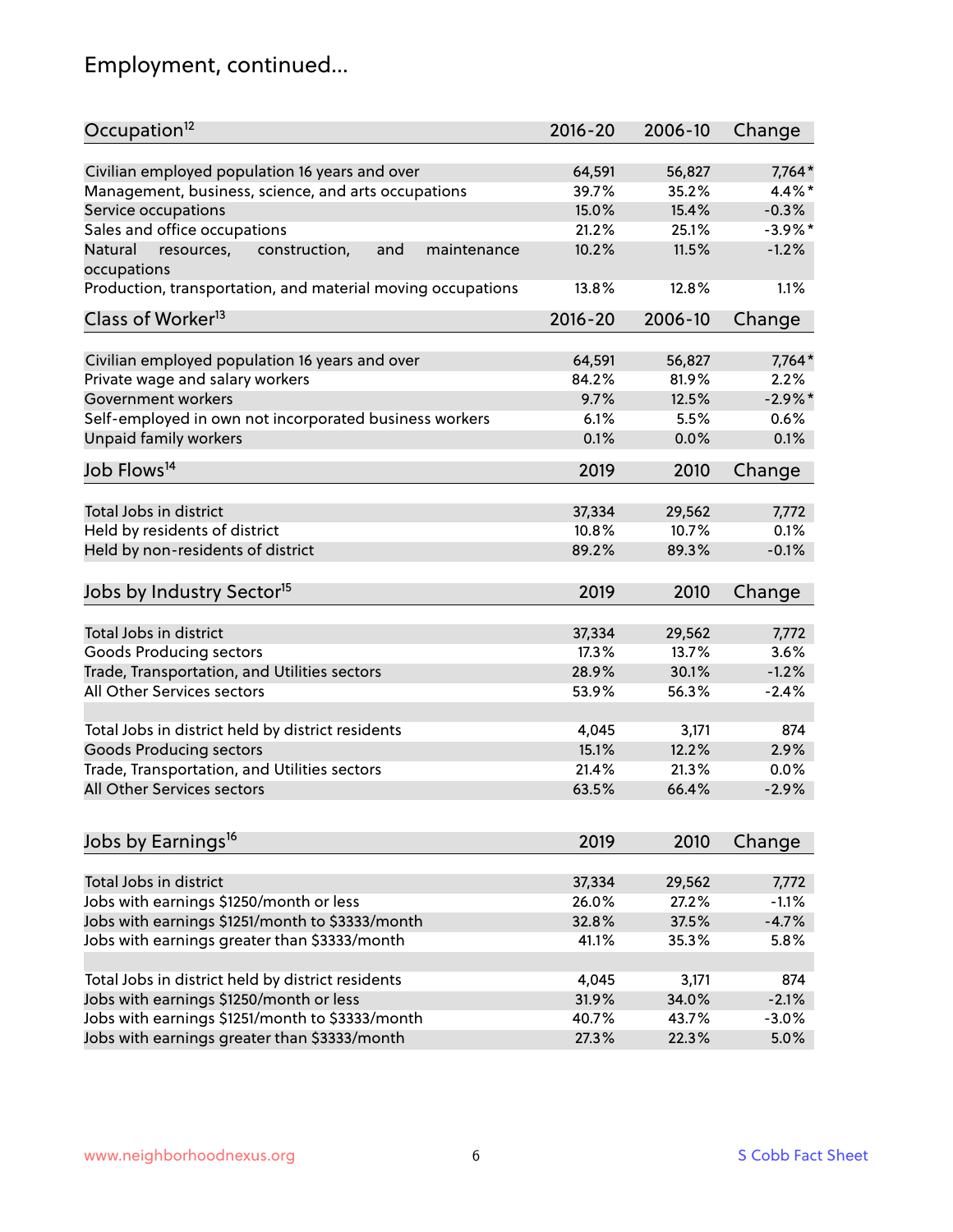# Employment, continued...

| Jobs by Age of Worker <sup>17</sup>               | 2019   | 2010   | Change  |
|---------------------------------------------------|--------|--------|---------|
|                                                   |        |        |         |
| Total Jobs in district                            | 37,334 | 29,562 | 7,772   |
| Jobs with workers age 29 or younger               | 25.9%  | 24.7%  | 1.2%    |
| Jobs with workers age 30 to 54                    | 53.7%  | 59.9%  | $-6.1%$ |
| Jobs with workers age 55 or older                 | 20.4%  | 15.4%  | 5.0%    |
|                                                   |        |        |         |
| Total Jobs in district held by district residents | 4.045  | 3.171  | 874     |
| Jobs with workers age 29 or younger               | 29.2%  | 25.6%  | 3.6%    |
| Jobs with workers age 30 to 54                    | 50.7%  | 58.5%  | $-7.9%$ |
| Jobs with workers age 55 or older                 | 20.1%  | 15.9%  | 4.3%    |
|                                                   |        |        |         |

#### Education

| School Enrollment <sup>18</sup>                | $2016 - 20$ | 2006-10 | Change     |
|------------------------------------------------|-------------|---------|------------|
|                                                |             |         |            |
| Population 3 years and over enrolled in school | 33,027      | 29,443  | $3,584*$   |
| Nursery school, preschool                      | $7.2\%$     | $7.7\%$ | $-0.5%$    |
| Kindergarten                                   | 4.9%        | 6.1%    | $-1.2%$    |
| Elementary school (grades 1-8)                 | 48.1%       | 42.6%   | $5.5%$ *   |
| High school (grades 9-12)                      | 19.7%       | 21.2%   | $-1.5%$    |
| College or graduate school                     | 20.0%       | 22.4%   | $-2.3%$    |
| Educational Attainment <sup>19</sup>           | $2016 - 20$ | 2006-10 | Change     |
|                                                |             |         |            |
| Population 25 years and over                   | 84,623      | 73,938  | 10,685*    |
| Less than 9th grade                            | 6.3%        | 7.1%    | $-0.8%$    |
| 9th to 12th grade, no diploma                  | 5.6%        | 9.4%    | $-3.8\%$ * |
| High school graduate (includes equivalency)    | 24.0%       | 25.8%   | $-1.8\%$ * |
| Some college, no degree                        | 20.1%       | 19.5%   | 0.6%       |
| Associate's degree                             | 7.5%        | 5.4%    | $2.1\%$ *  |
| Bachelor's degree                              | 22.8%       | 21.0%   | $1.8\%$ *  |
| Graduate or professional degree                | 13.6%       | 11.8%   | $1.8\%$ *  |
|                                                |             |         |            |
| Percent high school graduate or higher         | 88.1%       | 83.6%   | 4.6%*      |
| Percent bachelor's degree or higher            | 36.5%       | 32.8%   | $3.6\%$ *  |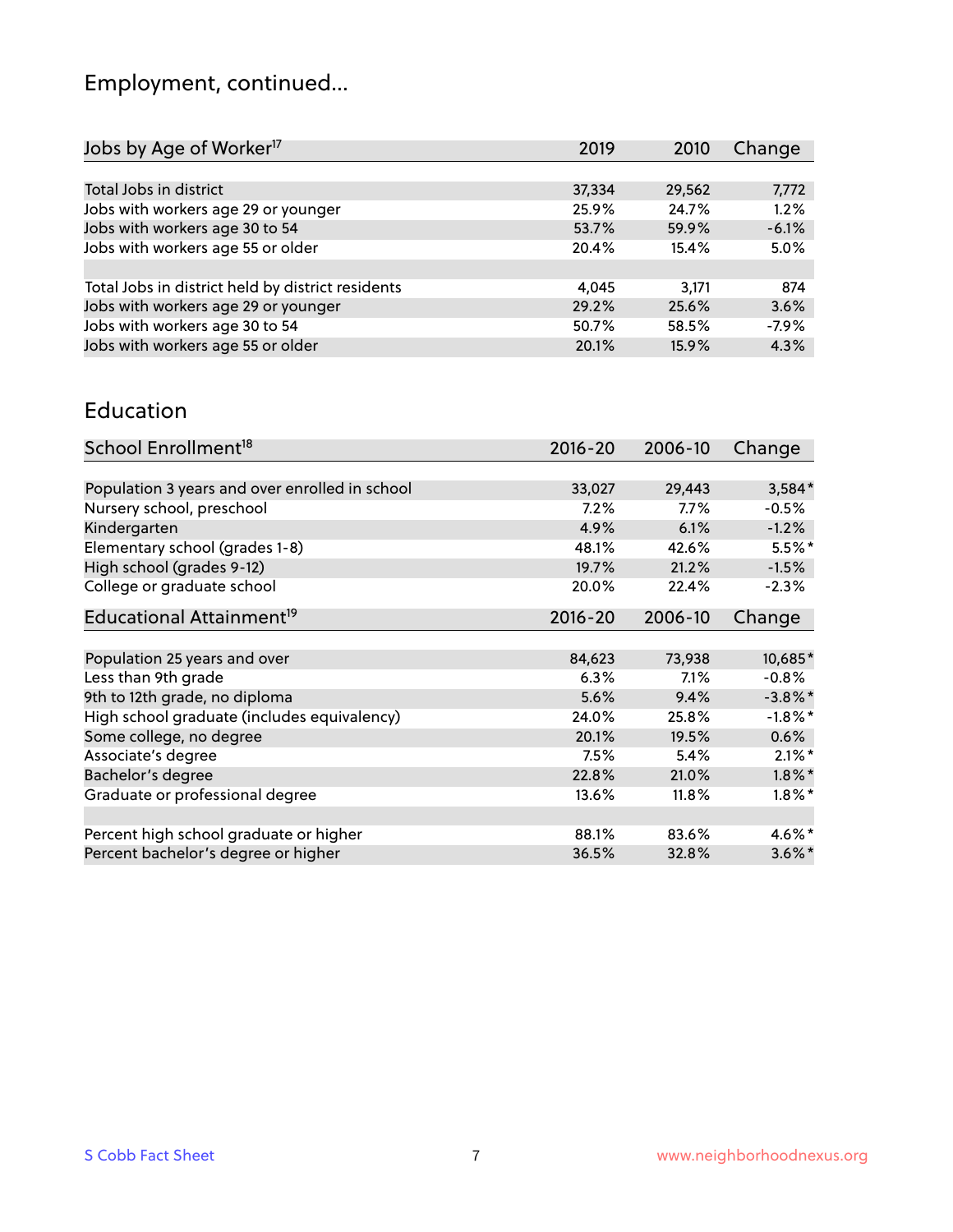## Housing

| Households by Type <sup>20</sup>                     | 2016-20     | 2006-10 | Change     |
|------------------------------------------------------|-------------|---------|------------|
|                                                      |             |         |            |
| <b>Total households</b>                              | 46,532      | 42,919  | $3,613*$   |
| Family households (families)                         | 68.8%       | 66.8%   | $2.1\%$ *  |
| With own children under 18 years                     | 31.9%       | 34.3%   | $-2.5%$    |
| Married-couple family                                | 44.7%       | 44.9%   | $-0.2%$    |
| With own children of the householder under 18 years  | 19.4%       | 21.4%   | $-2.1\%$ * |
| Male householder, no wife present, family            | 6.0%        | 4.9%    | 1.1%       |
| With own children of the householder under 18 years  | 2.9%        | 2.6%    | 0.3%       |
| Female householder, no husband present, family       | 18.2%       | 16.9%   | 1.2%       |
| With own children of the householder under 18 years  | 9.5%        | 10.3%   | $-0.7%$    |
| Nonfamily households                                 | 31.2%       | 33.2%   | $-2.1%$    |
| Householder living alone                             | 25.4%       | 27.4%   | $-2.0%$    |
| 65 years and over                                    | 6.9%        | 6.7%    | 0.2%       |
|                                                      |             |         |            |
| Households with one or more people under 18 years    | 35.7%       | 38.6%   | $-2.9%$ *  |
| Households with one or more people 65 years and over | 21.8%       | 16.5%   | $5.3\%$ *  |
| Average household size                               | 2.71        | 2.71    | $-0.00$    |
| Average family size                                  | 3.27        | 3.33    | $-0.06$    |
| Housing Occupancy <sup>21</sup>                      | 2016-20     | 2006-10 | Change     |
|                                                      |             |         |            |
| Total housing units                                  | 50,222      | 48,138  | 2,084*     |
| Occupied housing units                               | 92.7%       | 89.2%   | $3.5\%$ *  |
| Vacant housing units                                 | 7.3%        | 10.8%   | $-3.5%$ *  |
| Homeowner vacancy rate                               | 1.6         | 4.0     | $-2.4*$    |
| Rental vacancy rate                                  | 3.6         | 14.1    | $-10.5*$   |
| Units in Structure <sup>22</sup>                     | $2016 - 20$ | 2006-10 | Change     |
|                                                      |             |         |            |
| Total housing units                                  | 50,222      | 48,138  | $2,084*$   |
| 1-unit, detached                                     | 69.8%       | 68.0%   | $1.8\%$ *  |
| 1-unit, attached                                     | 8.7%        | 6.8%    | $2.0\%$ *  |
| 2 units                                              | 0.9%        | 1.1%    | $-0.3%$    |
| 3 or 4 units                                         | 3.0%        | 2.5%    | 0.5%       |
| 5 to 9 units                                         | 4.8%        | 5.7%    | $-1.0%$    |
| 10 to 19 units                                       | 4.7%        | 8.0%    | $-3.3\%$ * |
| 20 or more units                                     | 5.3%        | 5.5%    | $-0.2%$    |
| Mobile home                                          | 2.7%        | 2.4%    | 0.3%       |
| Boat, RV, van, etc.                                  | 0.1%        | 0.0%    | 0.1%       |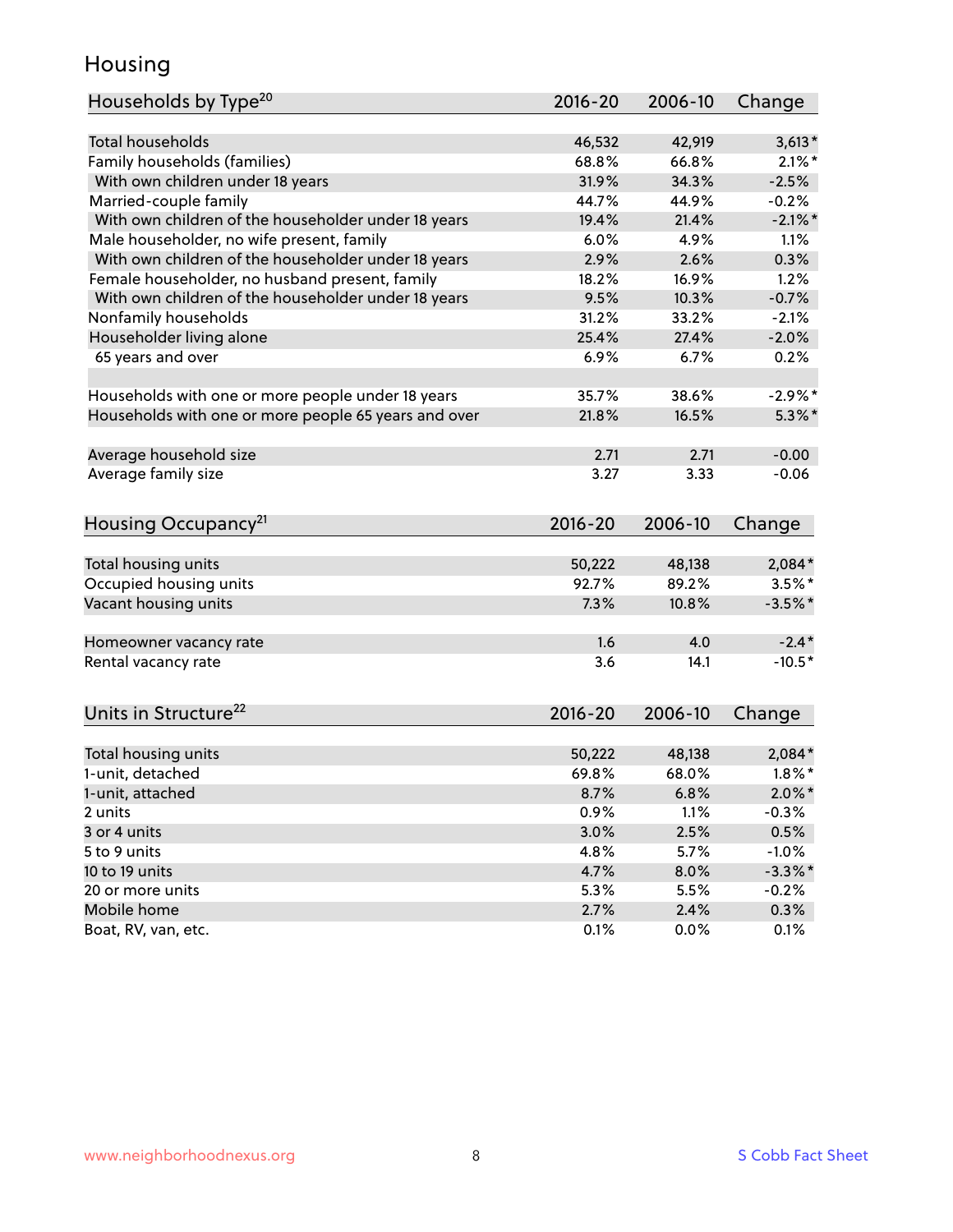## Housing, Continued...

| Year Structure Built <sup>23</sup>             | 2016-20     | 2006-10 | Change      |
|------------------------------------------------|-------------|---------|-------------|
| Total housing units                            | 50,222      | 48,138  | 2,084*      |
| Built 2014 or later                            | 2.4%        | (X)     | (X)         |
| Built 2010 to 2013                             | 1.5%        | (X)     | (X)         |
| Built 2000 to 2009                             | 21.9%       | 21.4%   | 0.5%        |
| Built 1990 to 1999                             | 16.4%       | 18.7%   | $-2.3\%$ *  |
| Built 1980 to 1989                             | 17.0%       | 18.2%   | $-1.2%$     |
| Built 1970 to 1979                             | 15.9%       | 15.3%   | 0.6%        |
| Built 1960 to 1969                             | 17.6%       | 17.4%   | 0.3%        |
| Built 1950 to 1959                             | 6.2%        | 6.8%    | $-0.6%$     |
| Built 1940 to 1949                             | 0.4%        | 1.4%    | $-1.0%$     |
| Built 1939 or earlier                          | 0.6%        | 1.0%    | $-0.3%$     |
| Housing Tenure <sup>24</sup>                   | $2016 - 20$ | 2006-10 | Change      |
| Occupied housing units                         | 46,532      | 42,919  | $3,613*$    |
| Owner-occupied                                 | 64.5%       | 69.1%   | $-4.6\%$ *  |
| Renter-occupied                                | 35.5%       | 30.9%   | 4.6%*       |
|                                                |             |         |             |
| Average household size of owner-occupied unit  | 2.62        | 2.64    | $-0.03$     |
| Average household size of renter-occupied unit | 2.87        | 2.86    | 0.02        |
| Residence 1 Year Ago <sup>25</sup>             | $2016 - 20$ | 2006-10 | Change      |
|                                                |             |         |             |
| Population 1 year and over                     | 125,251     | 114,387 | 10,864*     |
| Same house                                     | 86.1%       | 81.1%   | $5.0\%$ *   |
| Different house in the U.S.                    | 13.7%       | 18.6%   | $-4.9\%$ *  |
| Same county                                    | 7.5%        | 10.5%   | $-3.0\%$ *  |
| Different county                               | 6.3%        | 8.1%    | $-1.9%$ *   |
| Same state                                     | 4.0%        | 4.7%    | $-0.7%$     |
| Different state                                | 2.3%        | 3.4%    | $-1.2\%$ *  |
| Abroad                                         | 0.2%        | 0.3%    | $-0.0%$     |
| Value of Housing Unit <sup>26</sup>            | $2016 - 20$ | 2006-10 | Change      |
| Owner-occupied units                           | 30,013      | 29,673  | 340         |
| Less than \$50,000                             | 5.0%        | 4.3%    | 0.7%        |
| \$50,000 to \$99,999                           | 6.4%        | 8.3%    | $-1.9%$     |
| \$100,000 to \$149,999                         | 15.9%       | 25.1%   | $-9.2%$ *   |
| \$150,000 to \$199,999                         | 18.9%       | 29.5%   | $-10.5\%$ * |
| \$200,000 to \$299,999                         | 27.8%       | 20.4%   | $7.4\%$ *   |
| \$300,000 to \$499,999                         | 20.2%       | 8.6%    | $11.6\%$ *  |
| \$500,000 to \$999,999                         | 5.2%        | 3.4%    | 1.8%        |
| \$1,000,000 or more                            | 0.6%        | 0.4%    | 0.2%        |
| Median (dollars)                               | 212,208     | 167,657 | 44,551*     |
| Mortgage Status <sup>27</sup>                  | $2016 - 20$ | 2006-10 | Change      |
| Owner-occupied units                           | 30,013      | 29,673  | 340         |
| Housing units with a mortgage                  | 72.0%       | 79.1%   | $-7.1\%$ *  |
| Housing units without a mortgage               | 28.0%       | 20.9%   | $7.1\%$ *   |
|                                                |             |         |             |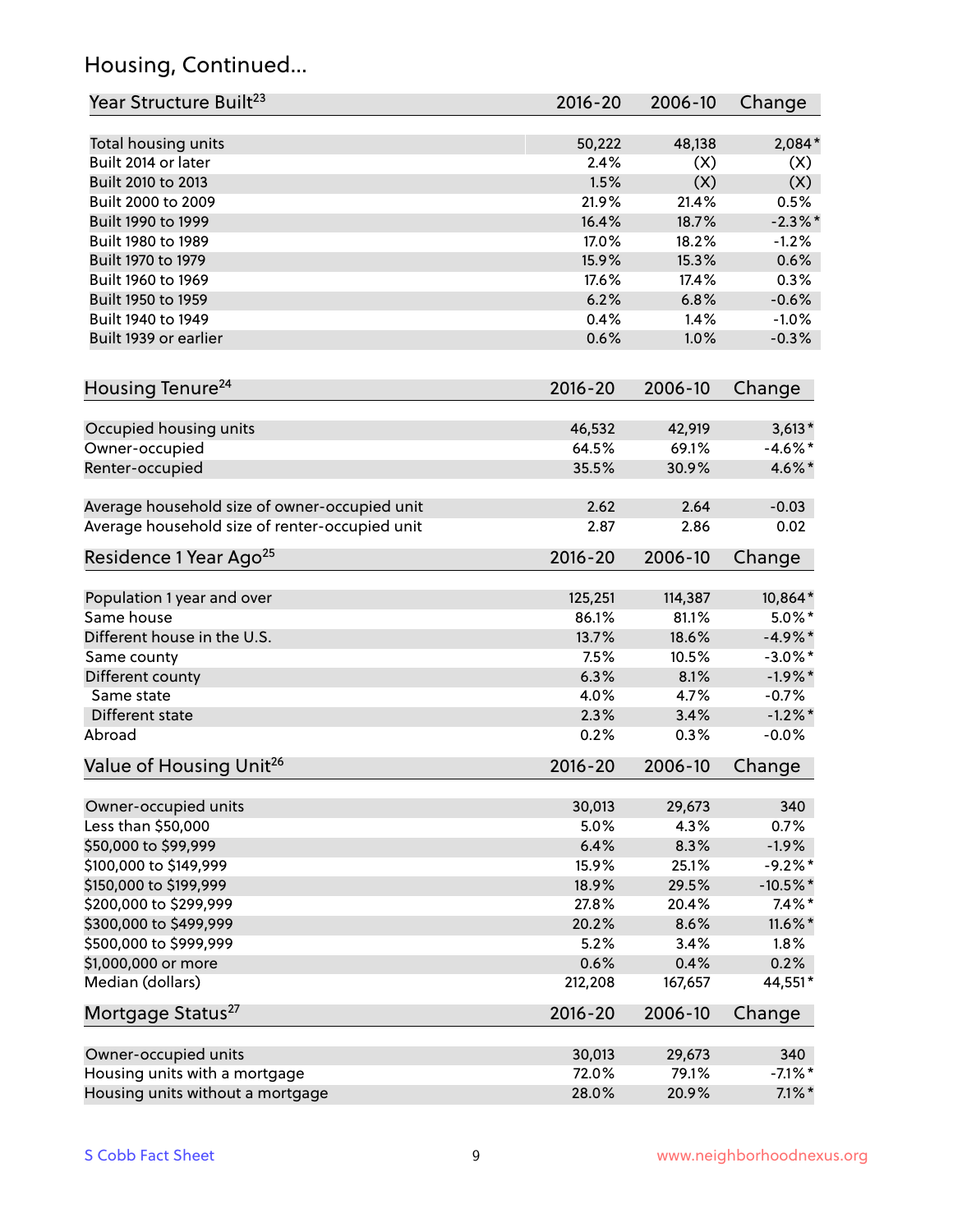## Housing, Continued...

| Selected Monthly Owner Costs <sup>28</sup>                                            | 2016-20       | 2006-10        | Change           |
|---------------------------------------------------------------------------------------|---------------|----------------|------------------|
| Housing units with a mortgage                                                         | 21,620        | 23,479         | $-1,859*$        |
| Less than \$300                                                                       | 0.5%          | 0.1%           | 0.4%             |
| \$300 to \$499                                                                        | 1.1%          | 1.1%           | $-0.0%$          |
| \$500 to \$999                                                                        | 16.8%         | 16.8%          | $-0.0%$          |
| \$1,000 to \$1,499                                                                    | 32.9%         | 35.5%          | $-2.6%$          |
| \$1,500 to \$1,999                                                                    | 25.9%         | 27.0%          | $-1.1%$          |
| \$2,000 to \$2,999                                                                    | 16.3%         | 13.6%          | 2.7%             |
| \$3,000 or more                                                                       | 6.5%          | 5.9%           | 0.6%             |
| Median (dollars)                                                                      | 1,480         | 1,455          | $25*$            |
|                                                                                       |               |                |                  |
| Housing units without a mortgage<br>Less than \$150                                   | 8,393<br>2.7% | 6,194<br>1.9%  | $2,199*$<br>0.8% |
| \$150 to \$249                                                                        | 11.5%         | 18.7%          | $-7.2%$          |
| \$250 to \$349                                                                        | 28.3%         | 28.1%          | 0.2%             |
|                                                                                       | 25.4%         |                | $-4.2%$          |
| \$350 to \$499<br>\$500 to \$699                                                      | 18.6%         | 29.6%<br>13.1% | 5.5%             |
| \$700 or more                                                                         | 13.5%         | 8.7%           | 4.7%             |
| Median (dollars)                                                                      | 395           | 356            | $39*$            |
|                                                                                       |               |                |                  |
| Selected Monthly Owner Costs as a Percentage of<br>Household Income <sup>29</sup>     | $2016 - 20$   | 2006-10        | Change           |
| Housing units with a mortgage (excluding units where<br>SMOCAPI cannot be computed)   | 21,414        | 23,334         | $-1,920*$        |
| Less than 20.0 percent                                                                | 53.2%         | 34.1%          | 19.0%*           |
| 20.0 to 24.9 percent                                                                  | 13.4%         | 16.8%          | $-3.4\%$ *       |
| 25.0 to 29.9 percent                                                                  | 8.2%          | 11.4%          | $-3.2\%$ *       |
| 30.0 to 34.9 percent                                                                  | 7.3%          | 8.6%           | $-1.3%$          |
| 35.0 percent or more                                                                  | 17.9%         | 29.0%          | $-11.1\%$ *      |
| Not computed                                                                          | 206           | 145            | 61               |
| Housing unit without a mortgage (excluding units where<br>SMOCAPI cannot be computed) | 8,213         | 6,110          | $2,103*$         |
| Less than 10.0 percent                                                                | 61.5%         | 52.0%          | 9.5%             |
| 10.0 to 14.9 percent                                                                  | 17.3%         | 18.1%          | $-0.8%$          |
| 15.0 to 19.9 percent                                                                  | 7.3%          | 12.3%          | $-5.0\%$ *       |
| 20.0 to 24.9 percent                                                                  | 4.0%          | 6.0%           | $-2.0%$          |
| 25.0 to 29.9 percent                                                                  | 3.4%          | 2.2%           | 1.2%             |
| 30.0 to 34.9 percent                                                                  | 0.6%          | 2.2%           | $-1.6%$          |
| 35.0 percent or more                                                                  | 5.8%          | 7.2%           | $-1.3%$          |
| Not computed                                                                          | 180           | 84             | 96               |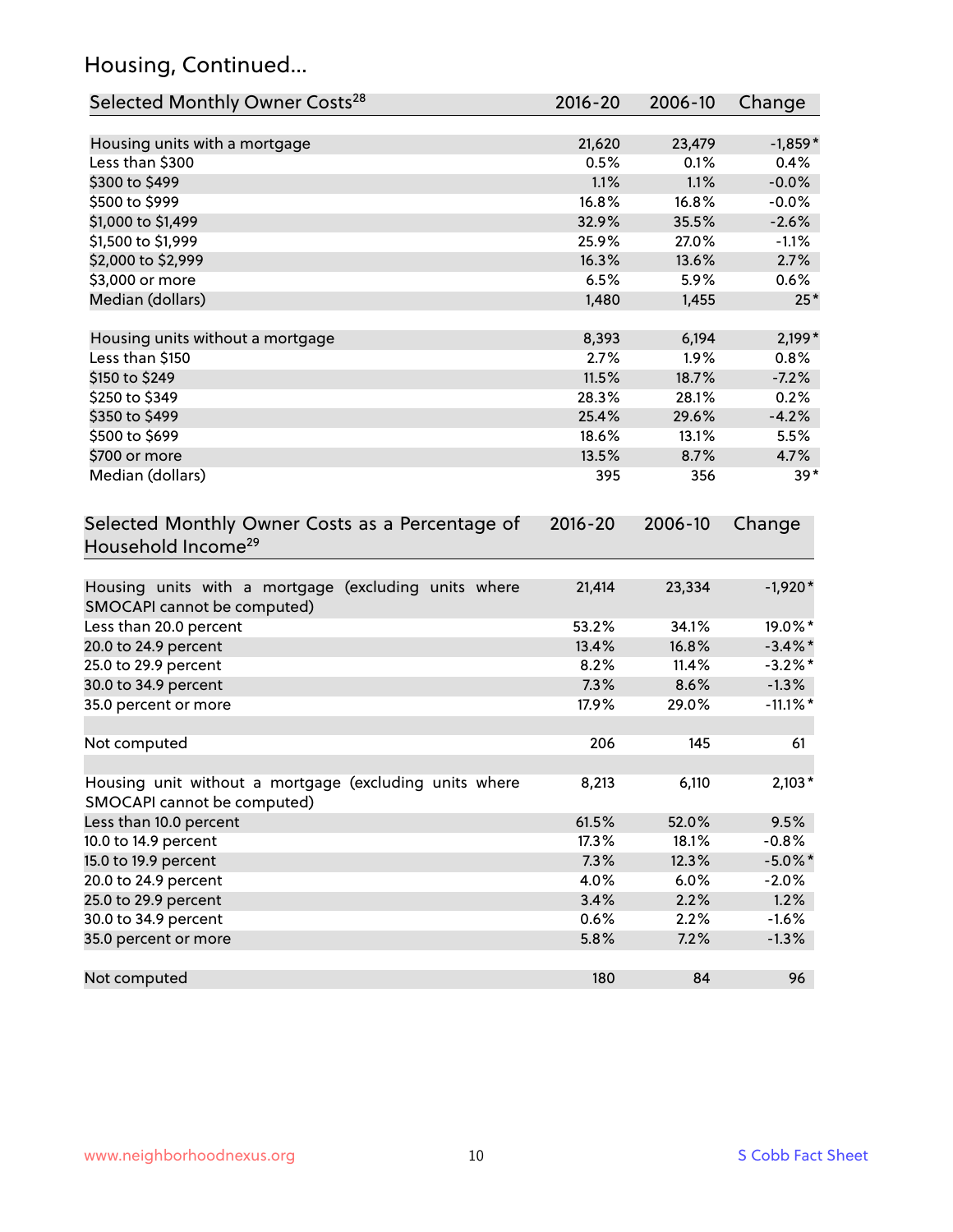## Housing, Continued...

| Gross Rent <sup>30</sup>                                     | 2016-20     | 2006-10 | Change      |
|--------------------------------------------------------------|-------------|---------|-------------|
| Occupied units paying rent                                   | 15,986      | 12,843  | $3,143*$    |
| Less than \$200                                              | 0.3%        | 0.1%    | 0.2%        |
| \$200 to \$499                                               | 0.8%        | 4.2%    | $-3.4%$     |
| \$500 to \$749                                               | 7.2%        | 21.2%   | $-14.0\%$ * |
| \$750 to \$999                                               | 23.5%       | 36.7%   | $-13.2\%$ * |
| \$1,000 to \$1,499                                           | 52.9%       | 30.5%   | 22.4%*      |
| \$1,500 to \$1,999                                           | 10.3%       | 5.6%    | 4.7%*       |
| \$2,000 or more                                              | 4.9%        | 1.7%    | 3.3%        |
| Median (dollars)                                             | 1,133       | 993     | $140*$      |
|                                                              |             |         |             |
| No rent paid                                                 | 533         | 403     | 130         |
| Gross Rent as a Percentage of Household Income <sup>31</sup> | $2016 - 20$ | 2006-10 | Change      |
| Occupied units paying rent (excluding units where GRAPI      | 15,815      | 12,541  | $3,274*$    |
| cannot be computed)                                          | 11.8%       | 10.1%   | 1.6%        |
| Less than 15.0 percent                                       | 13.1%       | 10.8%   | 2.3%        |
| 15.0 to 19.9 percent                                         | 13.5%       | 9.7%    | 3.7%        |
| 20.0 to 24.9 percent                                         |             |         |             |
| 25.0 to 29.9 percent                                         | 9.5%        | 9.7%    | $-0.2%$     |
| 30.0 to 34.9 percent                                         | 12.6%       | 11.3%   | 1.3%        |
| 35.0 percent or more                                         | 39.5%       | 48.3%   | $-8.8\%$ *  |
| Not computed                                                 | 704         | 705     | $-1$        |
| Transportation                                               |             |         |             |
| Commuting to Work <sup>32</sup>                              | 2016-20     | 2006-10 | Change      |
| Workers 16 years and over                                    | 63,433      | 55,425  | 8,008*      |
| Car, truck, or van - drove alone                             | 74.8%       | 79.4%   | $-4.6%$ *   |
| Car, truck, or van - carpooled                               | 9.6%        | 12.1%   | $-2.5%$ *   |
| Public transportation (excluding taxicab)                    | 1.6%        | 2.2%    | $-0.5%$     |
| Walked                                                       | 0.7%        | 0.8%    | $-0.1%$     |
| Other means                                                  | 2.0%        | 0.9%    | $1.1\%$ *   |
| Worked at home                                               | 11.2%       | 4.5%    | $6.7\%$ *   |
| Mean travel time to work (minutes)                           | 32.1        | 30.2    | $1.9*$      |
| Vehicles Available <sup>33</sup>                             | $2016 - 20$ | 2006-10 | Change      |
| Occupied housing units                                       | 46,532      | 42,919  | $3,613*$    |
| No vehicles available                                        | 5.5%        | 4.9%    | 0.6%        |
| 1 vehicle available                                          | 32.6%       | 37.3%   | $-4.7\%$ *  |
| 2 vehicles available                                         | 41.4%       | 37.9%   | $3.6\%$ *   |
| 3 or more vehicles available                                 | 20.5%       | 20.0%   | 0.5%        |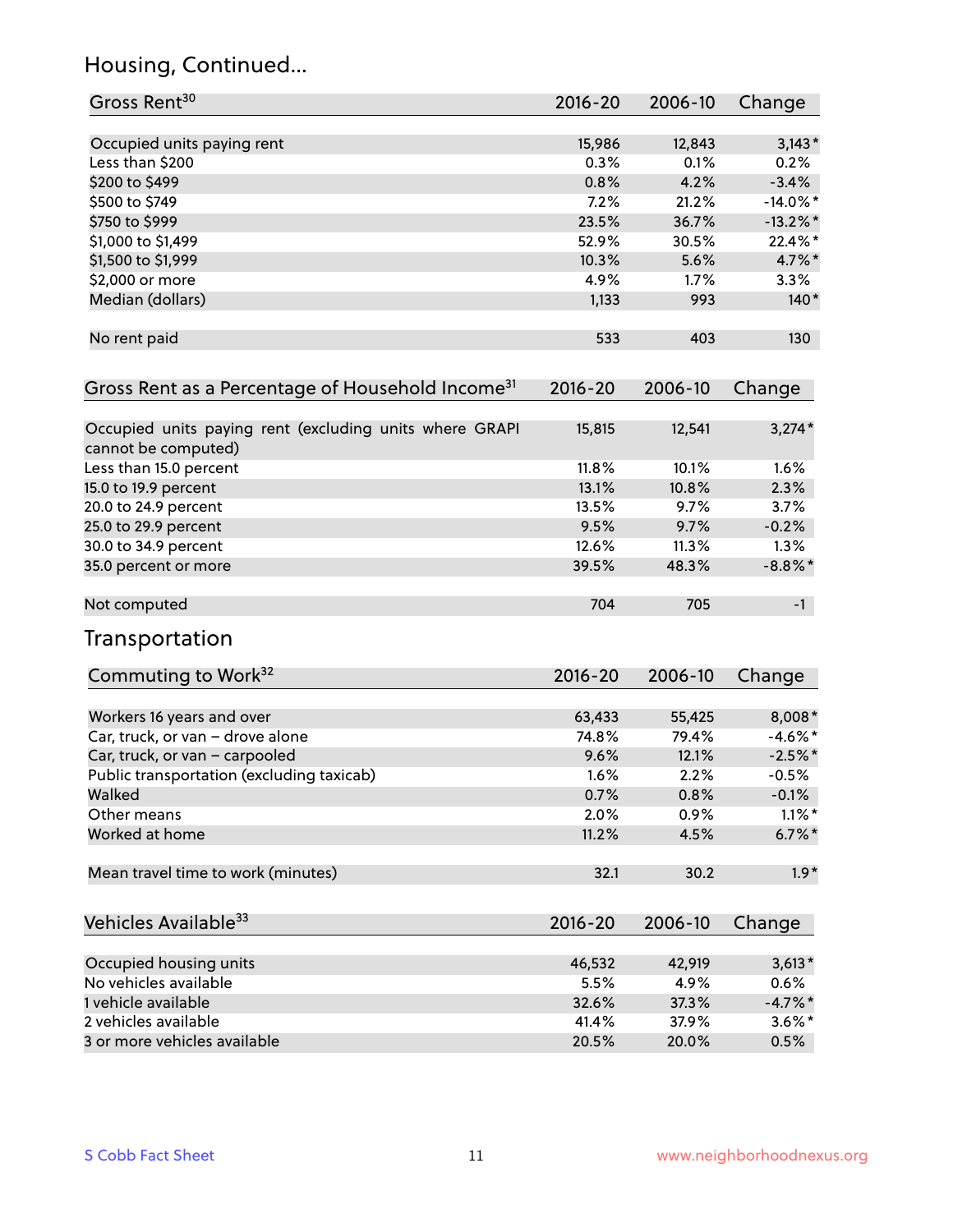#### Health

| Health Insurance coverage <sup>34</sup> | 2016-20 |
|-----------------------------------------|---------|
|-----------------------------------------|---------|

| Civilian Noninstitutionalized Population                | 125,946 |
|---------------------------------------------------------|---------|
| With health insurance coverage                          | 83.7%   |
| With private health insurance coverage                  | 64.4%   |
| With public health coverage                             | 27.9%   |
| No health insurance coverage                            | 16.3%   |
| Civilian Noninstitutionalized Population Under 19 years | 34,855  |
| No health insurance coverage                            | 9.5%    |
| Civilian Noninstitutionalized Population 19 to 64 years | 77,398  |
| In labor force:                                         | 63,791  |
| Employed:                                               | 60,319  |
| With health insurance coverage                          | 80.1%   |
| With private health insurance coverage                  | 77.1%   |
| With public coverage                                    | 4.8%    |
| No health insurance coverage                            | 19.9%   |
| Unemployed:                                             | 3,472   |
| With health insurance coverage                          | 57.9%   |
| With private health insurance coverage                  | 43.5%   |
| With public coverage                                    | 18.3%   |
| No health insurance coverage                            | 42.1%   |
| Not in labor force:                                     | 13,607  |
| With health insurance coverage                          | 74.4%   |
| With private health insurance coverage                  | 49.0%   |
| With public coverage                                    | 33.1%   |
| No health insurance coverage                            | 25.6%   |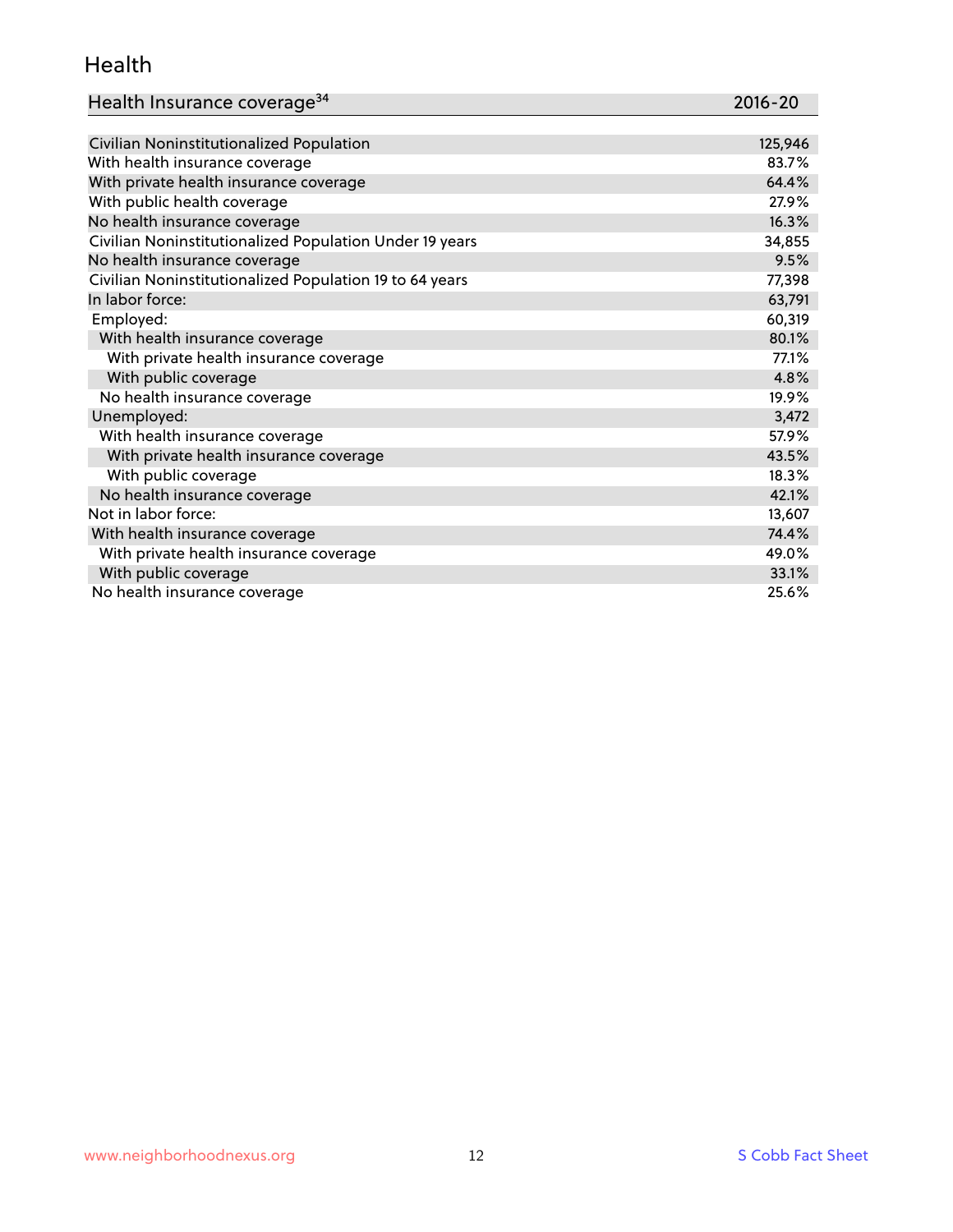## Employment Forecasts

| Forecast Employment by Sector <sup>35</sup>      | 2030     | 2020     | Change   |
|--------------------------------------------------|----------|----------|----------|
|                                                  |          |          |          |
| <b>All Sectors</b>                               | 44,938   | 42,646   | 5.4%     |
| Goods Producing                                  | 4,980    | 5,352    | $-7.0%$  |
| Agriculture, forestry, fishing and hunting       | 15       | 20       | $-25.0%$ |
| Mining                                           | 0        | $\Omega$ | 0.0%     |
| Construction                                     | 3,634    | 3,963    | $-8.3%$  |
| Manufacturing                                    | 1,331    | 1,369    | $-2.8%$  |
| <b>Service Providing</b>                         | 11,572   | 10,219   | 13.2%    |
| Wholesale trade                                  | 3,757    | 3,777    | $-0.5%$  |
| <b>Retail trade</b>                              | 6,890    | 5,509    | 25.1%    |
| Transportation and warehousing                   | 925      | 933      | $-0.9%$  |
| <b>Utilities</b>                                 | $\Omega$ | $\Omega$ | 0.0%     |
| Information                                      | 552      | 560      | $-1.4%$  |
| <b>Financial activities</b>                      | 1,512    | 1,408    | 7.4%     |
| Finance and insurance                            | 685      | 637      | 7.5%     |
| Real estate and rental and leasing               | 827      | 771      | 7.3%     |
| Professional and business services               | 1,723    | 1,644    | 4.8%     |
| Professional, scientific, and technical services | 1,340    | 1,275    | 5.1%     |
| Management of companies and enterprises          | 383      | 369      | 3.8%     |
| <b>Education and health services</b>             | 12,009   | 11,539   | 4.1%     |
| <b>Education services</b>                        | 4,525    | 4,195    | 7.9%     |
| Health care and social assistance                | 7,484    | 7,344    | 1.9%     |
| Leisure and hospitality                          | 5,290    | 5,409    | $-2.2%$  |
| Arts, entertainment, and recreation              | 2,060    | 2,067    | $-0.3%$  |
| Accommodation and food services                  | 3,230    | 3,342    | $-3.4%$  |
| Other services, except public administration     | 1,148    | 1,055    | 8.8%     |
| Public administration                            | 231      | 218      | 6.0%     |
| Damilating Faussach                              |          |          |          |

#### Population Forecasts

| Population Forecasts <sup>36</sup> | 2030    | 2020    | Change  |
|------------------------------------|---------|---------|---------|
|                                    |         |         |         |
| <b>Total Population</b>            | 145,936 | 135.129 | $8.0\%$ |
| <b>Total Households</b>            | 55.979  | 51.127  | 9.5%    |